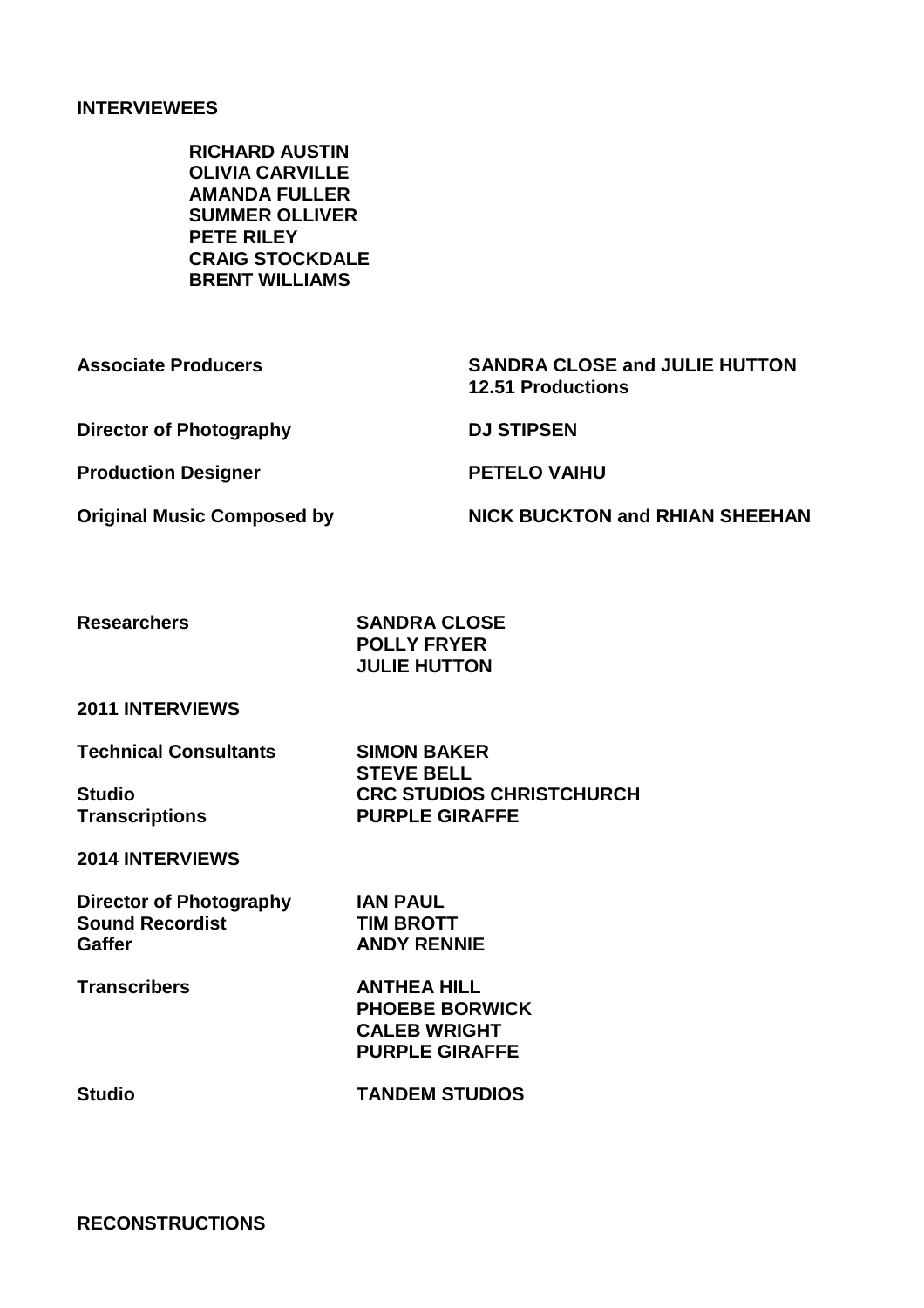**Production Manager BRIDGET BOLTON-RILEY**

**Focus Puller HENRY WEST**

**Camera Assistant NINA WELLS**

**Phantom Camera Op. DARYL HABRAKEN**<br>**Phantom Camera Assist. MARC McCARTHY Phantom Camera Assist.** 

**Grip EVAN PARDINGTON**

**BEN ROWSELL**

**Gaffer KARL SAUNDERS Electricians KA SEGERBERG SCOTT KELLY**

**Production Accountant LISA TRESHAM**

**Production Assistant ISLA McLEOD**

**Standby Props PATRICK WALKER**

**Art Assistant RUSSEL KING**

**BRYCE PEARCE**

**IMAGEZONE**

**Set safety SHANE ARMITAGE**

**Unit Assistant JUSTIN JAMIESON**

**Camera Equipment PANAVISION NZ** 

**Phantom Equipment REEL FACTORY**

**Lighting Equipment FLASHLIGHT FILM**

**Publicity Stills ASHLEIGH REID**

#### **CAST**

**Construction Workers LEON HIKETOA**

**Summer CHARLOTTE ALLEN Richard STEPHEN AUSTIN** Firemen SIMON ADAMS **RUSSEL KING USAR PAUL CALLAGHAN ANDY CARDNO NOVESI TUIPULOTU Medic BRYCE PEARCE Trapped man JUSTIN JAMIESON**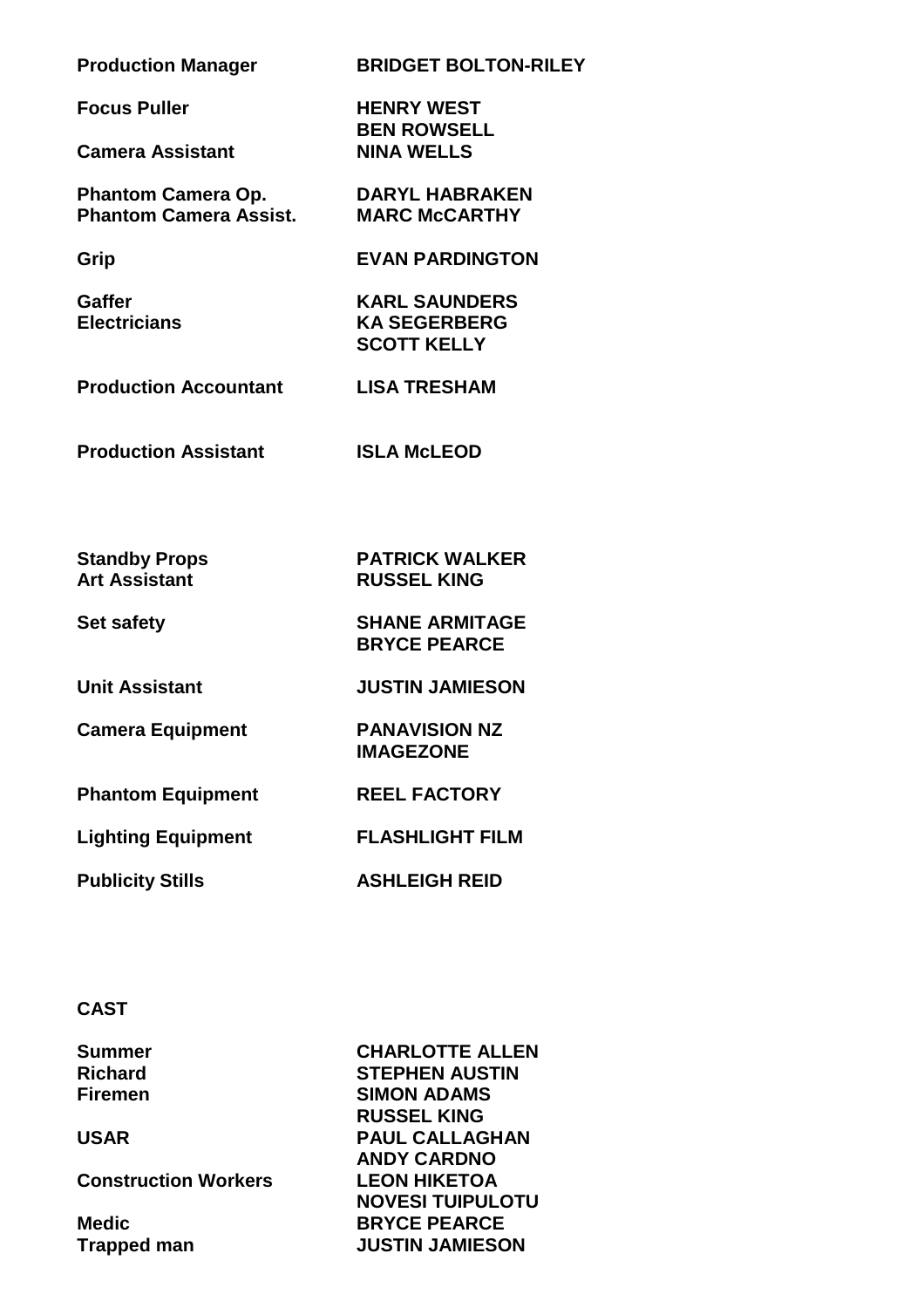### **SPECIAL THANKS TO**

**PAUL BURNS GRANT CLOSE AMY COONEY ROBERT GILBERT AND FAMILY ROSS HUTTON CHRIS LIND TRACEY MEEK PHILL PRENDEVILLE LIZ SMITH PETE STURGEON JUDE TEWNION DOREEN TOMLIN AND FAMILY**

### **THANKS TO**

**Dave Berry, Charlotte Bowie, Paul Brown, Kaye Calder, Phillip Creed, Margot Francis, Sebastian Grood, Tim Gibbons, Ian Henderson, Libby Hakaraia, Grant Hessey, Stephen Hill, Marie Hosking, Laura Hunter, Nick James, Greg Junovich, Stu Langley, John Macdonald, Natalia Manchego, Paula McTaggart, Joe Morgan, Holly Norris, Sara Orme, Steven Orsbourn, Sam Peacock, Sammy-Rose Scapens, Darren Sharp, Dave Smillie, Darren Smith, Paddy Smith, Andrew Stroud, Damian Taylor, Franklin Taylor, Mark Watson, Sam Brunette, Air New Zealand, Life Flight, Propellor, Ward Demolition, Nikau Demolition, St John Ambulance, The Radio Company**

### **MOVING ARCHIVE**

**2011 Interview footage courtesy of 12.51 Productions**

**Olivia Carville's earthquake day shot by Daniel Tobin courtesy of Fairfax Media New Zealand / The Press**

**TVNZ Archive TV3 Archive Simon Baker Olivia Carville Dan Watson Sam Hoeflich Shaun Ryan**

**MOVING ARCHIVE CONT.**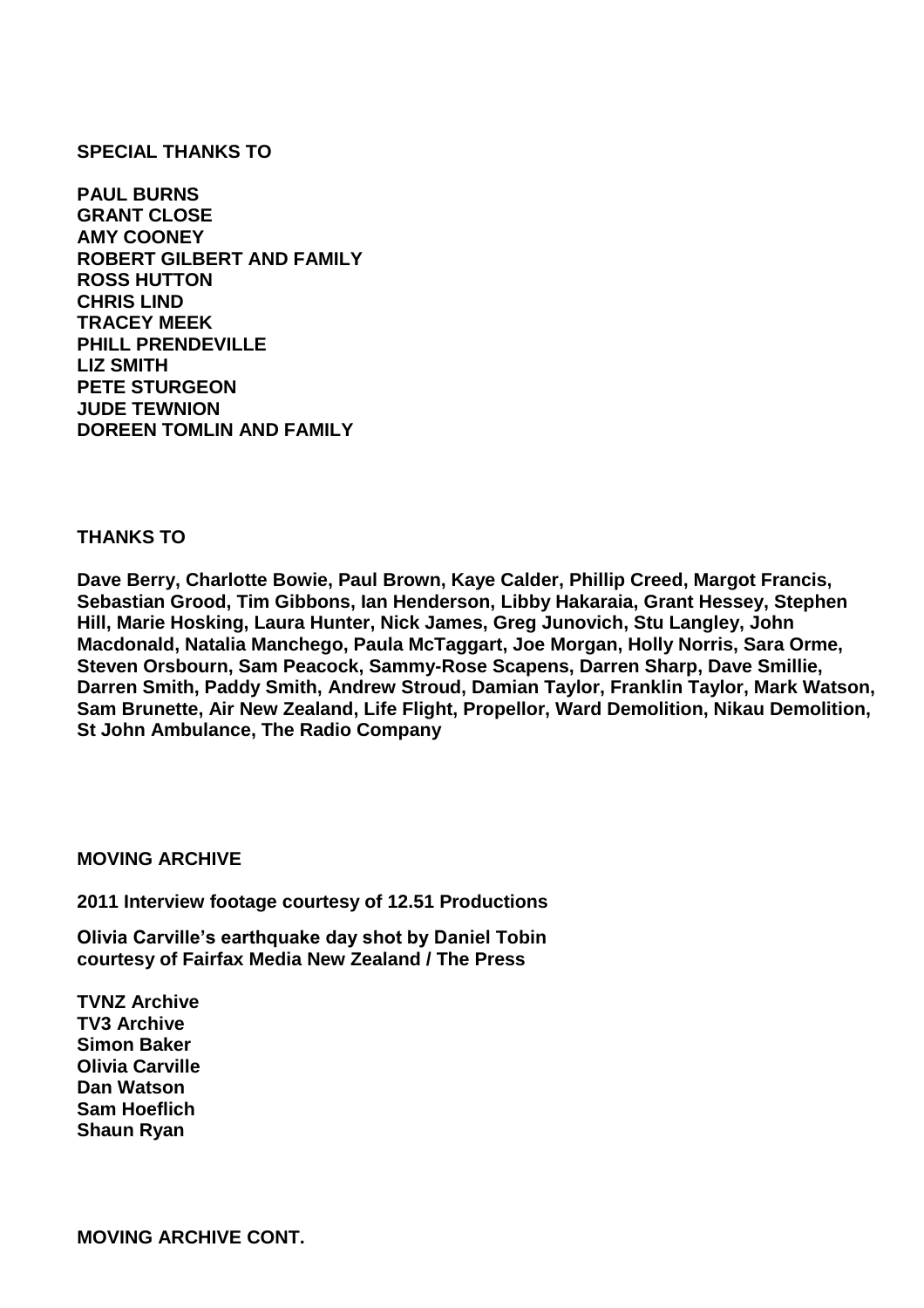**Stephen Goodenough Dan Grade Liz Herrod Shogo Osawa Logan McMillan Richard Lord Michael Harvey Placemakers Earthquake graphics courtesy of GeoNet – Kevin Fenaughty and Sara McBride Tony Monk**

# **STILLS ARCHIVE**

**NZ Police Forensic Photographers Neil Mcbeth Fairfax Media New Zealand / The Press Richard Linton Richard Austin Summer Olliver David Wethey Otago Daily Times**

| <b>Sound Post Production</b>  | <b>NATIVE AUDIO LTD.</b>                                                                          |
|-------------------------------|---------------------------------------------------------------------------------------------------|
| <b>Sound Design and Mix</b>   | <b>NICK BUCKTON</b>                                                                               |
| <b>Sound FX Editors</b>       | <b>JORDAN SMITH</b><br><b>NICK BUCKTON</b>                                                        |
| <b>Vision Post Production</b> | <b>TOYBOX</b>                                                                                     |
| <b>Colourist</b>              | <b>ANDREW BROWN</b>                                                                               |
| <b>VFX Artist</b>             | <b>LEONI WILLIS</b>                                                                               |
| Animator                      | <b>DAN MCKAY</b>                                                                                  |
| <b>Post Producer</b>          | <b>AL MCKAY</b>                                                                                   |
| Data Manager                  | <b>PASENE FAIFUA</b>                                                                              |
| <b>Offline facilities</b>     | <b>THE BIGGER PICTURE</b>                                                                         |
| <b>Executive Producers</b>    | <b>CHRISTOPHER DUDMAN</b><br><b>MARK FOSTER</b><br><b>GEORGE MACKENZIE</b><br><b>ADAM STEVENS</b> |